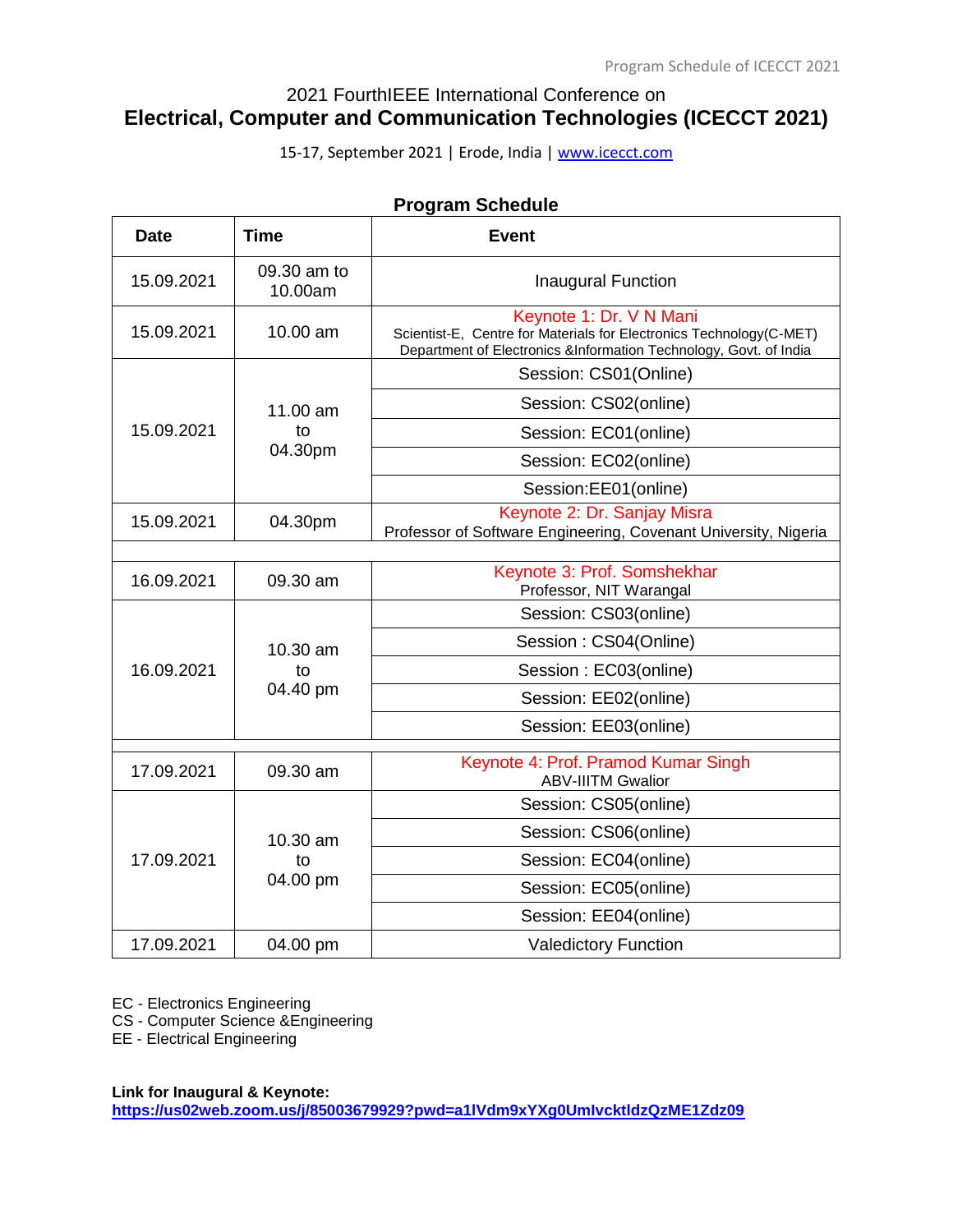Note:

1. Start time given above indicates Indian Standard Time (IST).

2. Presentation will be conducted using Google Meet.

3. Participants can join their respective sessions by clicking the meet link given

4. Mode of presentation should be powerpointpresentation(ppt or pptx)

5. Duration of presentation: 10 minutes (presentation) + 5minutes(Queries)

6. Participant using Google Meet SHOULD join the session at least 45 minutes prior to their scheduled time.

7. Participants are requested to follow the scheduled time; especially regarding the time for your talk.

8. Participants are requested to contact the respective session chairs for presentation related queries.

9. If any problem connecting to session, please text to the respective session In-Charges (Or)ICECCT Whatsapp group during presentation date(s).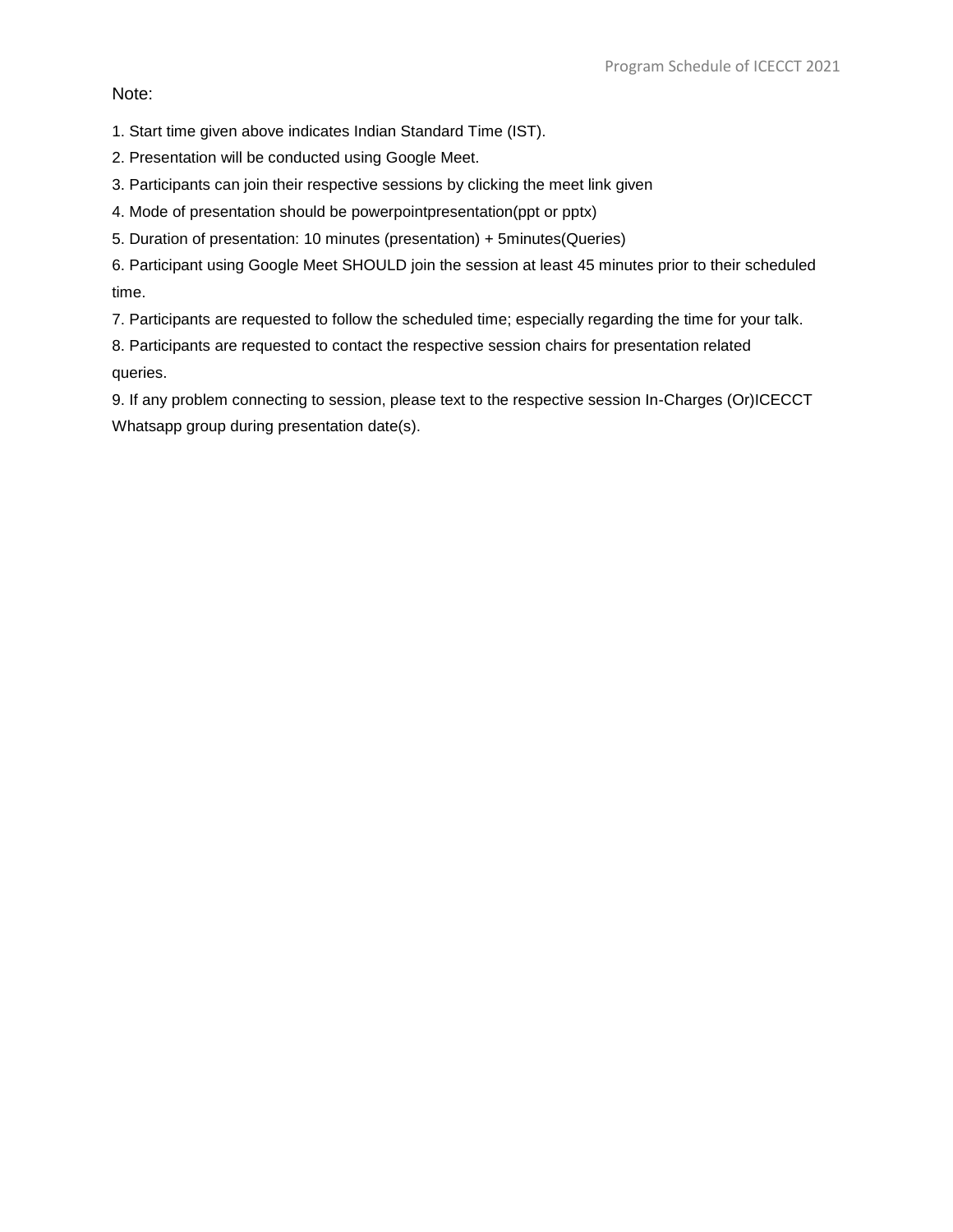Date: 15.09.2021 Time: 11.00 am to 04.30 pm

### **Session Chair:**

Dr. Mukta Jagdish, Jawaharlal Nehru Rajkeeya Mahavidyalaya (JNRM) College, Port Blair Dr. Sadesh, Professor/CSE, Velalar College of Engineering & Technology, Erode

### **Session In-Charge:** Mr. S. Ashwanth

Session in-charge Contact Number:+91 99426 73319

# **Google Meet ID/Link:<https://meet.google.com/vyk-odjn-bgo>**

| <b>Time</b> | Paper ID       | <b>Paper Title</b>                                                                                        |
|-------------|----------------|-----------------------------------------------------------------------------------------------------------|
| 11.00 am    | <b>CS 1026</b> | COVID-19 Prevention Melioration: Face Mask and Social Distancing<br><b>Detection</b>                      |
| 11.20 $am$  | CS 1027        | Breast Cancer Detection at early stage using Machine learning<br><b>Techniques on Mammograms</b>          |
| 11.40 am    | <b>CS 1038</b> | Software Complexity Reduction through the Process Automation in<br>Software Development Life Cycle        |
| 12.00noon   | <b>CS 1052</b> | A Secured Quantum Key Exchange Algorithm using Fermat<br>Numbers and DNA Encoding                         |
| 12.20 pm    | <b>CS 1068</b> | Automated Lymph Nodes Classification using Factorized<br>Convolution-based CNN                            |
| 12.40 pm    | <b>CS 1080</b> | Visual Malware Classification Using Transfer Learning                                                     |
| 02.10 pm    | <b>CS 1081</b> | An Authentication algorithm for Mitigating DoS attacks in Wireless<br><b>Body Sensor Networks</b>         |
| 02.30 pm    | <b>CS 1092</b> | Animal Breed Classification and Prediction Using Convolutional<br>Neural Network Primates as a Case Study |
| 02.50 pm    | CS 3006        | Cataloguing Of Coronary Heart Malady Using Machine Learning<br>Algorithms                                 |
| 03.10 pm    | <b>CS 3008</b> | Attack and Anomaly Prediction in IoT Networks using Machine<br><b>Learning Approaches</b>                 |
| 03.30 pm    | CS 3011        | Security against SSDF attacks using Novel Attack Mitigation<br>Mechanism for Cognitive Radio Networks     |
| 03.50 pm    | CS 3017        | Study on Routing in VANETs - A QoS Perspective                                                            |
| 04.10 pm    | CS 3021        | Design Of Medi-Chain: A Blockchain and Cloud Based Health<br><b>Record System</b>                         |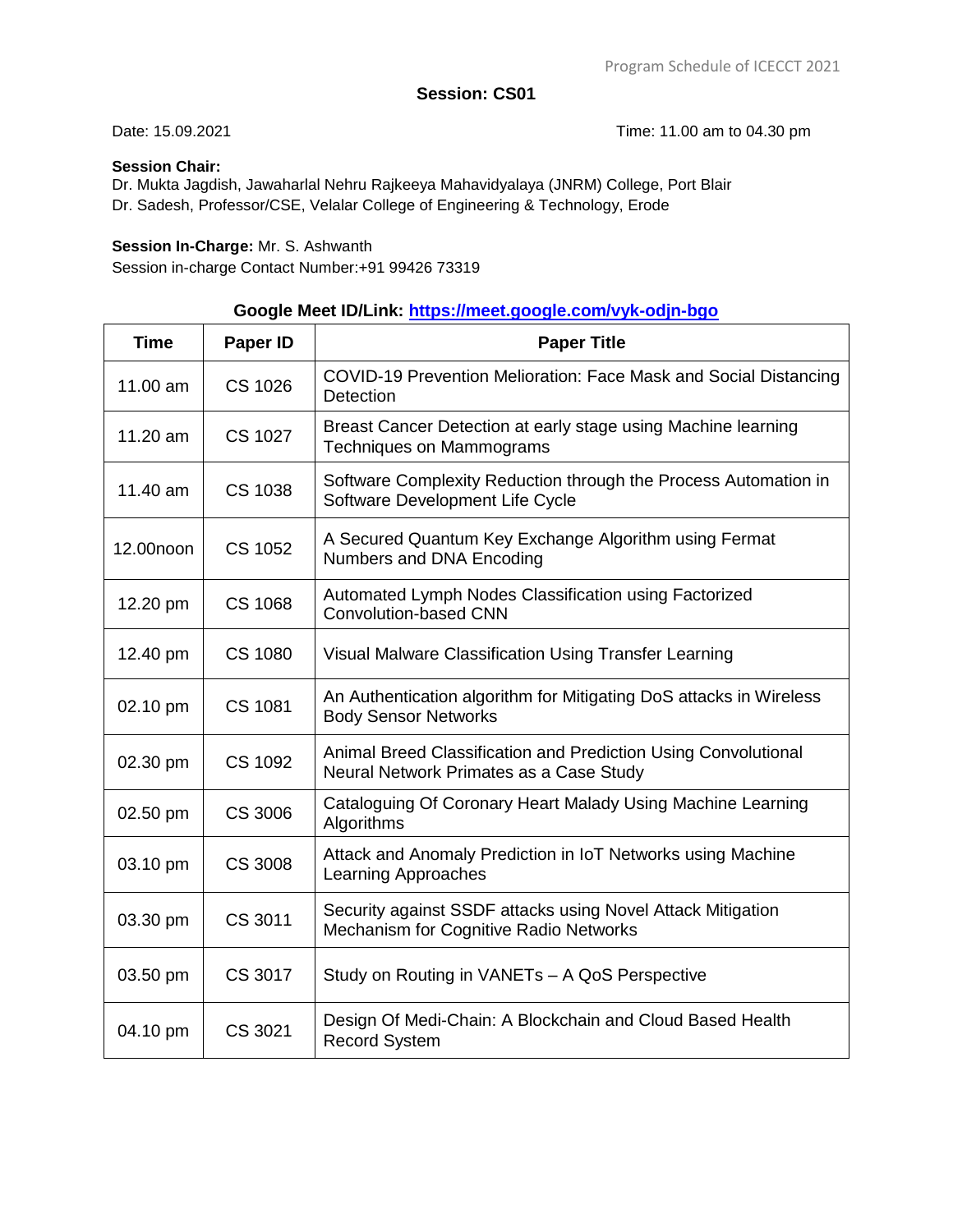Date: 15.09.2021 Time: 11.00 am to 04.30 pm

### **Session Chair:**

Dr. M. G. Sumithra, Professor & Head-CFRD, KPR Inst. of Engineering and Technology, Coimbatore Dr. V.Latha Jothi, Professor/CSE, Velalar College of Engineering & Technology, Erode

#### **Session In-Charge:** Ms.S.Maheswari

Session in-charge Contact Number: +91 96981 78441

# **Google Meet ID/Link:<https://meet.google.com/bsv-bcju-rme>**

| <b>Time</b> | Paper ID       | <b>Paper Title</b>                                                                                                                                                             |
|-------------|----------------|--------------------------------------------------------------------------------------------------------------------------------------------------------------------------------|
| 11.00 am    | CS 3023        | An Overview of Relevant Literature on Different Approaches to<br><b>Word Sense Disambiguation</b>                                                                              |
| 11.20 am    | CS 3027        | An Overview of Speaker Adaptation Techniques with GMM and<br>DNN Models in ASR System                                                                                          |
| 11.40 am    | CS 3036        | Construction of Reverse Logistics Network of Waste Electrical<br>Appliances                                                                                                    |
| 12.00noon   | CS 3039        | Text-based Image Retrieval Using Captioning                                                                                                                                    |
| 12.20 pm    | CS 3048        | Test Evaluation Metrics and Test Case Prioritization in the<br><b>Dynamics of Software Testing</b>                                                                             |
| 12.40 pm    | CS 3081        | Machine Learning-based Congestion Control Routing Strategy for<br><b>Healthcare IoT Enabled Wireless Sensor Networks</b>                                                       |
| 02.10 pm    | CS 3084        | Multiple Feature-Based Glaucoma Detection From Optic Images<br><b>Using Support Vector Machine</b>                                                                             |
| 02.30 pm    | CS 3087        | Assessment of Shoreline Change Detection in Alappad region<br>Kerala using Geospatial Technology                                                                               |
| 02.50 pm    | <b>CS 3089</b> | Generating Association Rule Correlating on Behavioural Bias<br>Pattern from Retail investors Using chi-square Measure                                                          |
| 03.10 pm    | CS 3091        | Software Defects Detection and Prevention Through Virtualization                                                                                                               |
| 03.30 pm    | CS 3094        | Abstractive Text Summarizer: A Comparative Study on Dot Product<br><b>Attention and Cosine Similarity</b>                                                                      |
| 03.50 pm    | CS 3099        | Building an Al Model On ECG Data For Identifying<br>Burnout/Stressed Healthcare Workers Involved in Covid-19<br>Management                                                     |
| 04.10 pm    | <b>CS 4000</b> | English to Indian Language and Back Transliteration with Phonetic<br>Transcription for Computational Linguistics Tools based on<br><b>Conventional Transliteration Schemes</b> |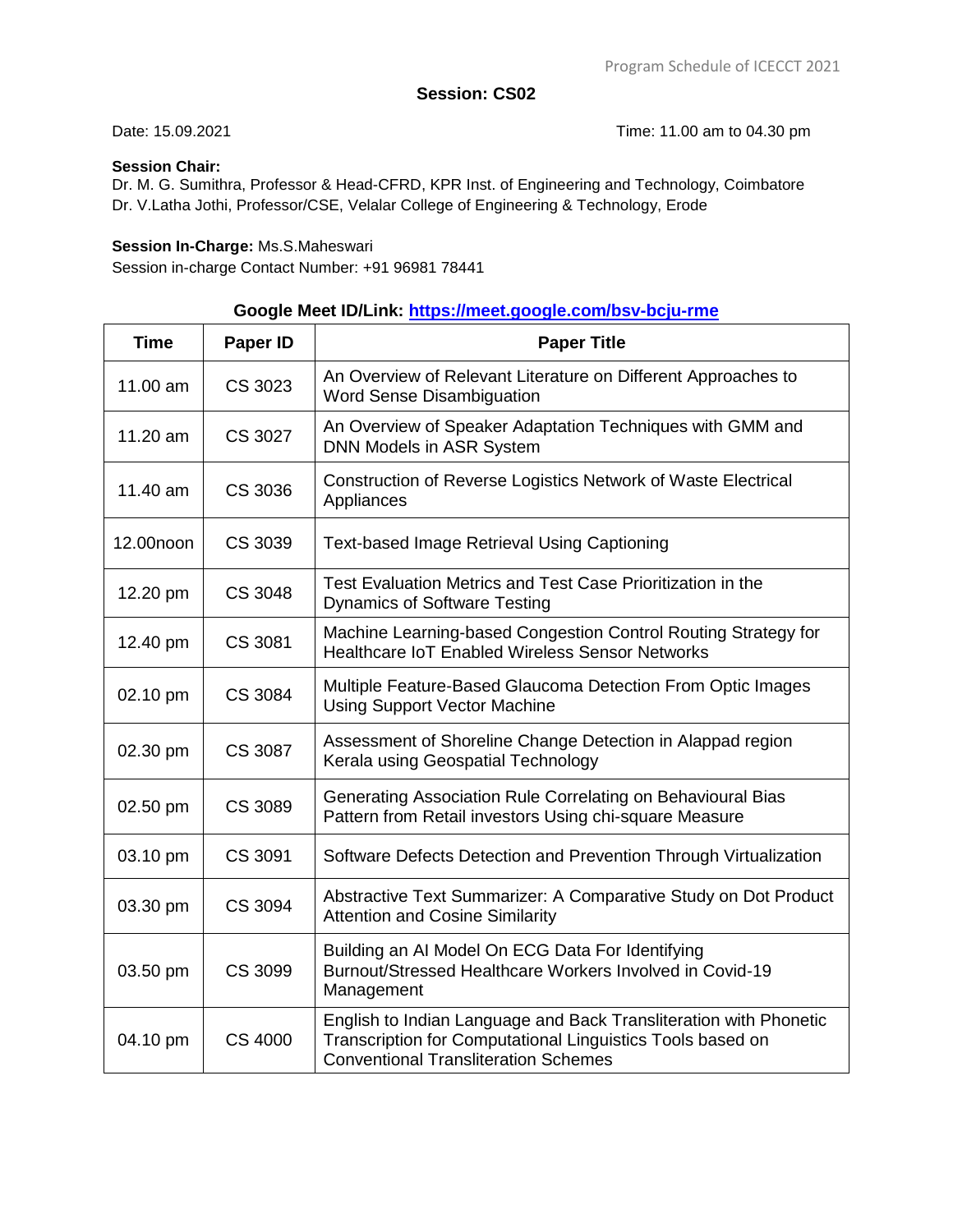Date: 15.09.2021 Time: 11.00 am to 04.30 pm

### **Session Chair:**

Dr. Prabhakar, HoD/BME, Sona college of Technology, Salem Dr. S.Mahendra Kumar, ASP/ECE, Velalar College of Engineering & Technology, Erode

#### **Session In-Charge:** Mr. S. Govindaraj

Session in-charge Contact Number: +91 96980 48854

# **Google Meet ID/Link:<https://meet.google.com/qtc-ybip-pcj>**

| <b>Time</b> | Paper ID | <b>Paper Title</b>                                                                                                     |
|-------------|----------|------------------------------------------------------------------------------------------------------------------------|
| 11.00 am    | EC 1001  | Design and Simulation of Graphene Based Antenna for Frequency<br>and polarization Reconfigurations                     |
| 11.20 am    | EC 1016  | Automation solution for Software Testing of CAN-based ECUs                                                             |
| 11.40 am    | EC 1026  | Guided filtering based real time flood area identification on<br>bitemporal satellite images                           |
| 12.00noon   | EC 1028  | Strong Single-Arm Latch Comparator with Reduced Power<br>Consumption                                                   |
| 12.20 pm    | EC 1029  | Design and Implementation of Efficient Stochastic Number<br>Generator                                                  |
| 12.40 pm    | EC 1030  | Floating Point Arithmetic Unit with Multi-Precision For DSP<br>Applications                                            |
| 02.10 pm    | EC 1031  | Regional Congestion Aware Odd Even Routing with Fair Arbitration<br>for Network on Chip                                |
| 02.30 pm    | EC 1037  | Circular-Shaped Fractal Microstrip Patch Antenna with Square-<br><b>Shaped Slots for Various Wireless Applications</b> |
| 02.50 pm    | EC 1040  | Pedestrian Detection in Extreme Weather                                                                                |
| 03.10 pm    | EC 1041  | Web Scraping based Smart irrigation system with telegram alerts for<br>farmers                                         |
| 03.30 pm    | EC 1044  | Quantum Computing: Challenges and Opportunities                                                                        |
| 03.50 pm    | EC 1046  | SoC Verification For The AXI Interconnect Based on The Static<br><b>Fixed-Priority Scheduling Algorithm</b>            |
| 04.10 pm    | EC 1047  | Intelligent Pothole Detection System using Deep Learning Approach                                                      |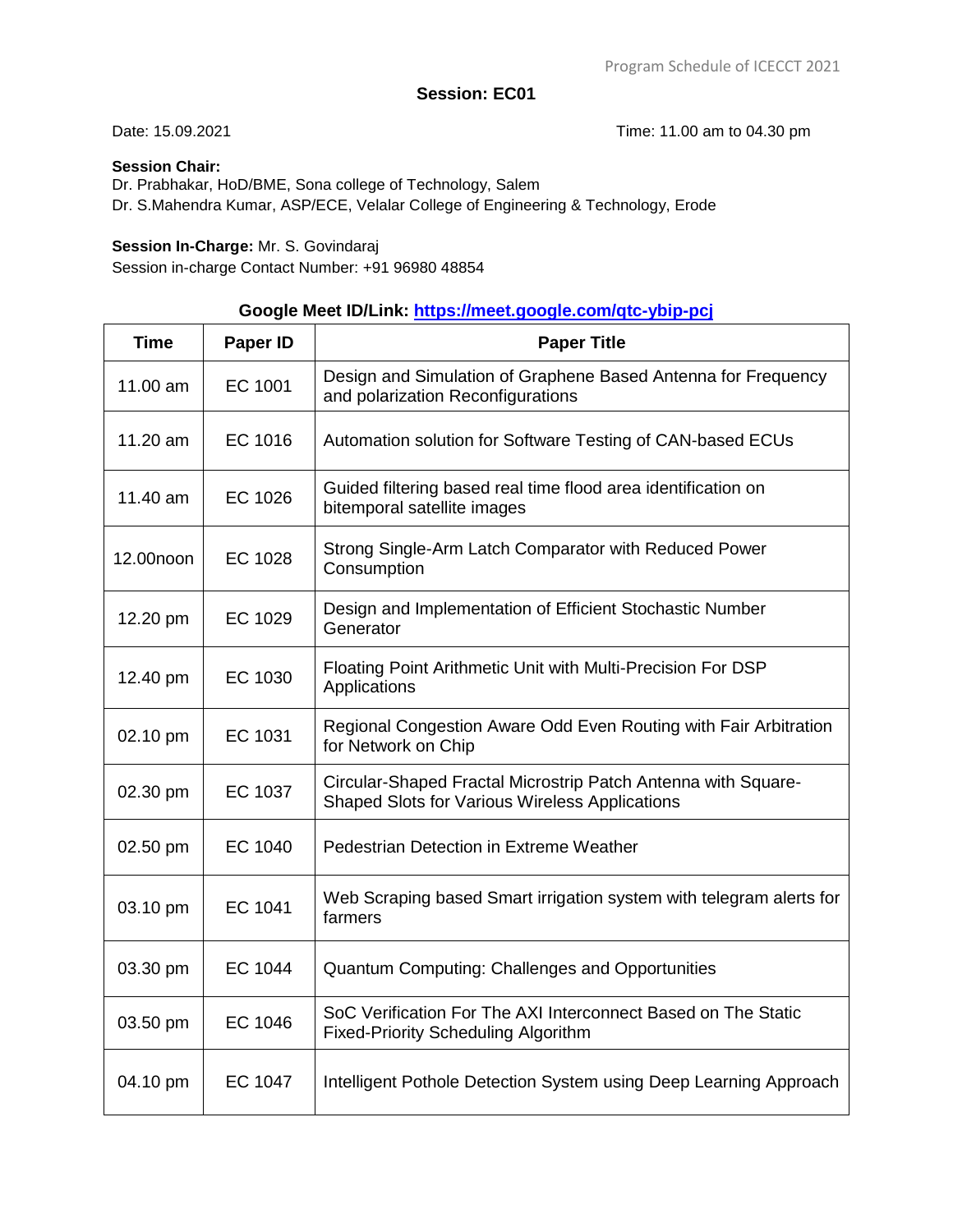Date: 15.09.2021 Time: 11.00 am to 04.30 pm

### **Session Chair:**

Dr. Ve.Jayanthi, Prof& Head/ Department of BME, PSNA College of Engineering & Technology, Dindigul Dr. V.Chandrasekar, Professor& Head/MDE, Velalar College of Engineering & Technology, Erode

#### **Session In-Charge:** Mr. V. Sabarivelu

Session in-charge Contact Number: +91 99445 22802

## **Google Meet ID/Link: [https://meet.google.com/idc-nuge-qqu](https://meet.google.com/qtc-ybip-pcj)**

| <b>Time</b> | Paper ID       | <b>Paper Title</b>                                                                                                 |
|-------------|----------------|--------------------------------------------------------------------------------------------------------------------|
| 11.00 am    | EC 1067        | Enhanced Non-invasive Study of Brain Tumor Using AI and FFCM<br>for Segmentation Analysis                          |
| 11.20 am    | EC 1069        | Fractal Koch curve MSA array based on SRR with enhanced<br>radiation characteristics for 5.24 GHz WLAN application |
| 11.40 am    | EC 1074        | Development of C band Patch Antenna for WLAN and Satellite<br>Applications using Metamaterial                      |
| 12.00noon   | EC 1079        | Electronic Tunable Bi-Quad Filter using MO-CCCDTA                                                                  |
| 12.20 pm    | <b>EC 1080</b> | Nano Cylindrical Dielectric Resonator Antenna Using Titanium<br>dioxide for Wi-Fi Applications                     |
| 12.40 pm    | EC 1081        | Cascaded LPF/BSF with Stepped Impedance Loop Resonator for<br><b>RF</b> Applications                               |
| 02.10 pm    | EC 1083        | A Review-and-Reviewer based approach for Fake Review Detection                                                     |
| 02.30 pm    | EC 1087        | An End-To-End 1D-ResCNN Model For Improving The Performance<br>Of Multi-parameter Patient Monitors                 |
| 02.50 pm    | EC 1090        | Design and Simulation of Energy Efficient Routing Protocols for<br><b>Underwater Wireless Sensor Networks</b>      |
| 03.10 pm    | EC 1091        | A Novel Approach for Emotion Recognition for Pose Invariant<br><b>Images Using Prototypical Networks</b>           |
| 03.30 pm    | EC 1097        | Development of Configurable Static Random Access Memory<br>(SRAM) for Space Applications                           |
| 03.50 pm    | EC 1098        | Classification of Capsule Endoscopy Images based on Feature<br><b>Concatenation of Deep Neural Networks</b>        |
| 04.10 pm    | EC 3003        | Automatic Cell Balancing with Switched Capacitor for Multi Cell<br>Connectivity                                    |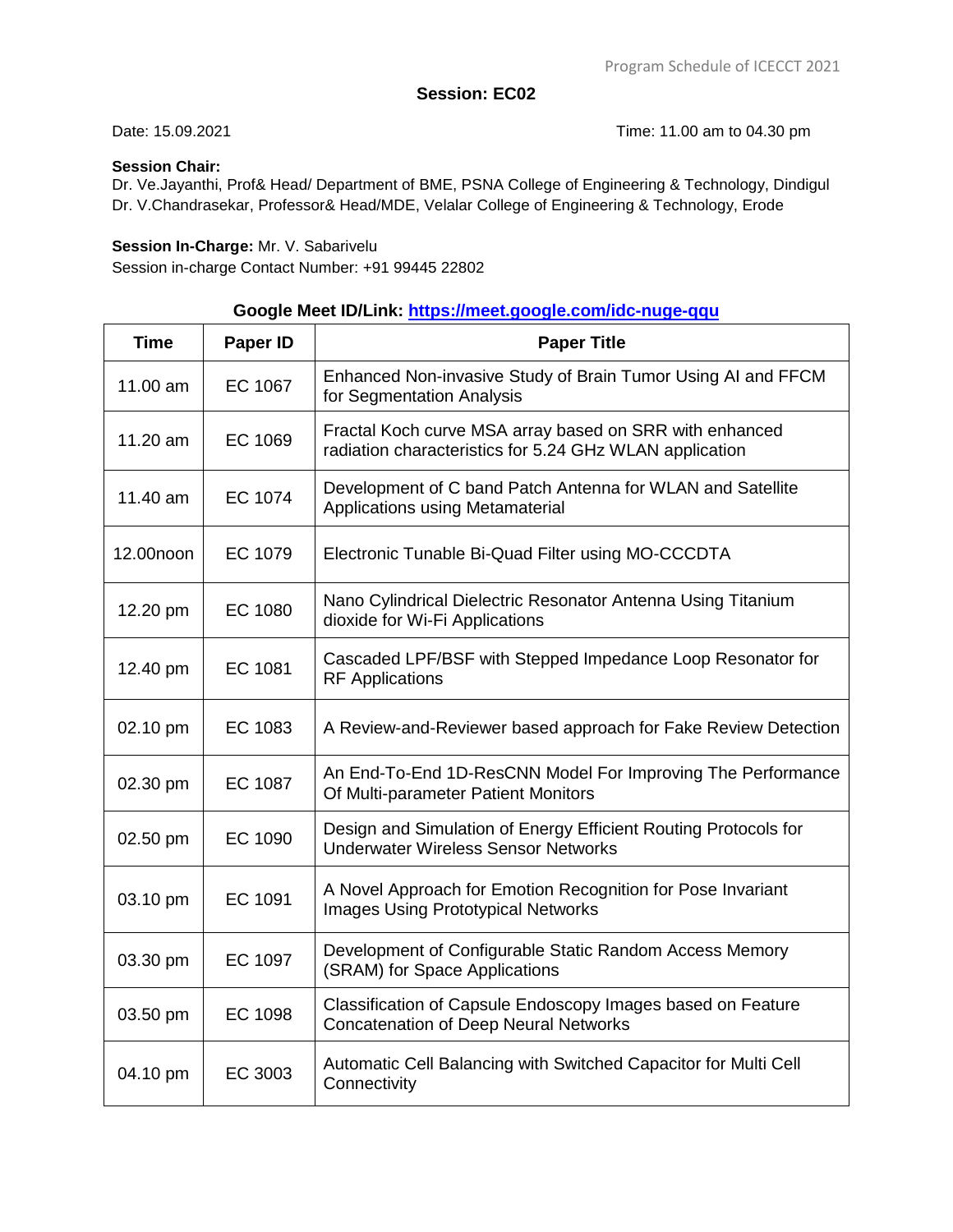Date: 15.09.2021 Time: 11.00 am to 04.30 pm

### **Session Chair:**

Dr. C.Gowrisankar, Professor/EEE, KSR College of Engineering, Tiruchengode Dr. K.Vanchinathan, ASP/EEE, Velalar College of Engineering & Technology, Erode

### **Session In-Charge:** Ms.S. Sudha

Session in-charge Contact Number: +91 95009 25588

# **Google Meet ID/Link: <https://meet.google.com/gne-tmoj-dqp>**

| <b>Time</b> | Paper ID | <b>Paper Title</b>                                                                                                          |
|-------------|----------|-----------------------------------------------------------------------------------------------------------------------------|
| 11.00 am    | EE 1001  | Relay coordination in DG integrated system                                                                                  |
| 11.20 am    | EE 1020  | Enhanced Power Sharing of Droop controlled differently rated<br>inverters in Standalone AC Microgrid                        |
| 11.40 am    | EE 1021  | A Novel Technique for Optimal Allocation of RDG Units on<br><b>Distribution Network</b>                                     |
| 12.00noon   | EE 1023  | Development and analysis of adaptive PID controller using LMS<br>algorithm for Distribution Generation-Inverter             |
| 12.20 pm    | EE 1027  | Speed Control of Three phase Permanent Magnet Synchronous<br>Motor using Sliding Mode Controller                            |
| 12.40 pm    | EE 1031  | Improvement of Transient Stability by Teaching Learning based<br>Optimization Tuned AVR Associated PSS System               |
| 02.10 pm    | EE 1033  | Reactive power control of a real valued DVC grid connected<br>microgrid system with the help of optimally placed PMUs       |
| 02.30 pm    | EE 1035  | Voltage harmonics-based islanding detection for grid-tied<br>photovoltaic systems                                           |
| 02.50 pm    | EE 1038  | A 0.9-20 GHz Image Rejection Receiver for Software-Defined<br>Radios                                                        |
| 03.10 pm    | EE 1039  | Load forecasting by the Main grid controller using ANN and the<br>implementation of demand response using Micro-controller  |
| 03.30 pm    | EE 1040  | A Reliable Dengue Disease Detection Methodology using Fuzzy<br>Logic                                                        |
| 03.50 pm    | EE 1041  | Simulation and Optimization of Solar Photovoltaic-Wind-Diesel<br>Generator Stand-alone Hybrid System for an Isolated Region |
| 04.10 pm    | EC 4030  | SAR Analysis of Human Head Model Using Common Antennas of<br><b>4G LTE Mobile Communications</b>                            |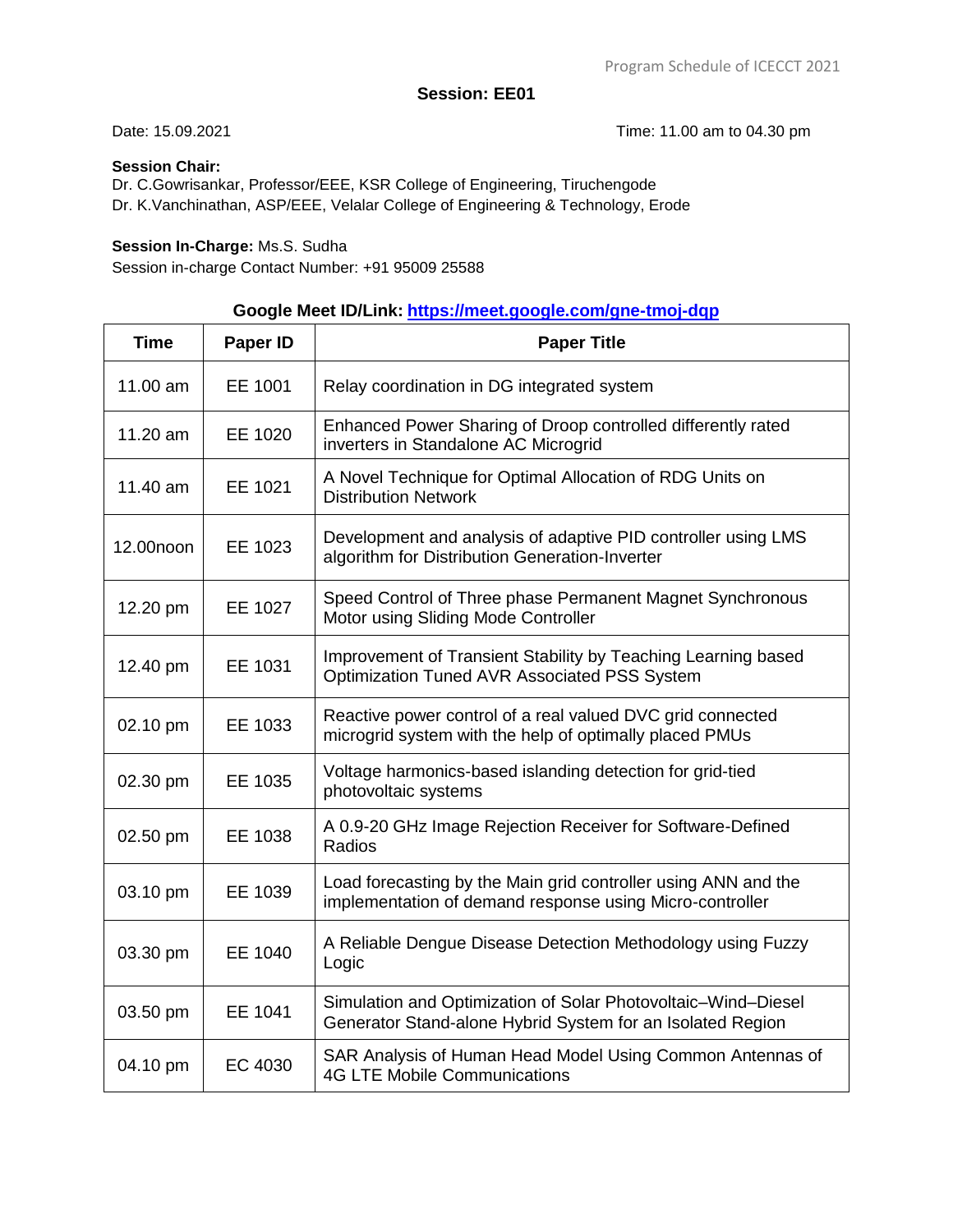Date: 16.09.2021 **Date: 16.09.2021** Time: 10.30 am to 04.40 pm

## **Session Chair:**

Dr. Mukta Jagdish, Jawaharlal Nehru Rajkeeya Mahavidyalaya (JNRM) College, Port Blair Dr. S.Jabeen Begum, Professor & Head/CSE, Velalar College of Engineering & Technology, Erode

## **Session In-Charge:** Mr. Ashwanth

Session in-charge Contact Number: +91 99426 73319

# **Google Meet ID/Link:<https://meet.google.com/vyk-odjn-bgo>**

| <b>Time</b> | Paper ID       | <b>Paper Title</b>                                                                                                                                                       |
|-------------|----------------|--------------------------------------------------------------------------------------------------------------------------------------------------------------------------|
| 10.30 am    | CS 4001        | Answer-Agnostic Question Generation in Privacy Policy Domain using<br>Sequence-to-Sequence and Transformer Models                                                        |
| 10.50 am    | CS 4003        | Fishy Action Recognition from Cross-Event Integrated Video Dataset<br>Based on Deep 3D and Mixed CNN models                                                              |
| 11.10 am    | CS 4013        | An Unsupervised Learning Approach for Visual Data Compression<br>with Chaotic Encryption                                                                                 |
| 11.30 am    | CS 4014        | A peek into one's emotion through pen: analyzing individual's emotion<br>through their thoughts expressed on various social media platforms<br>using ensemble classifier |
| 11.50 am    | CS 4016        | Classification of DDoS Attacks and Flash Events using Source IP<br><b>Entropy and Traffic Cluster Entropy</b>                                                            |
| 12.10 pm    | <b>CS 4018</b> | Crime Prediction and Forecasting using Voting Classifier                                                                                                                 |
| 12.30 pm    | CS 4019        | Secure Storage of Electronic Medical Records (EMR) on<br>Interplanetary File System(IPFS) Using Cloud Storage and Blockchain<br>Ecosystem                                |
| 02.00 pm    | CS 4021        | Edge Clustering Coefficient based Label Initialization for Label<br>Propagation Algorithm to Detect Community Structures in Complex<br><b>Networks</b>                   |
| 02.20 pm    | CS 4023        | Deep Learning Approaches for Detection of Covid-19 Using Chest X-<br>Ray Images                                                                                          |
| 02.40 pm    | <b>CS 4025</b> | Secure Sharing of Text Based Data Using Hybrid Encryption<br>Algorithms in a Client-Server Model                                                                         |
| 03.00 pm    | <b>CS 4027</b> | <b>Linear Text Transformation for Pre-Printed Document</b>                                                                                                               |
| 03.20 pm    | CS 4030        | Analysis of IoT Big Weather Data For Early Flood Forecasting System                                                                                                      |
| 03.40 pm    | <b>CS 4036</b> | A FBMC based ISDB-Tb Digital TV Frame Proposal                                                                                                                           |
| 04.00 pm    | <b>CS 4052</b> | Data clustering using bacterial colony optimization with particle swarm<br>optimization                                                                                  |
| 04.20 pm    | CS 5094        | <b>Enhanced Security Model for Pervasive Computing Using Machine</b><br><b>Learning Techniques</b>                                                                       |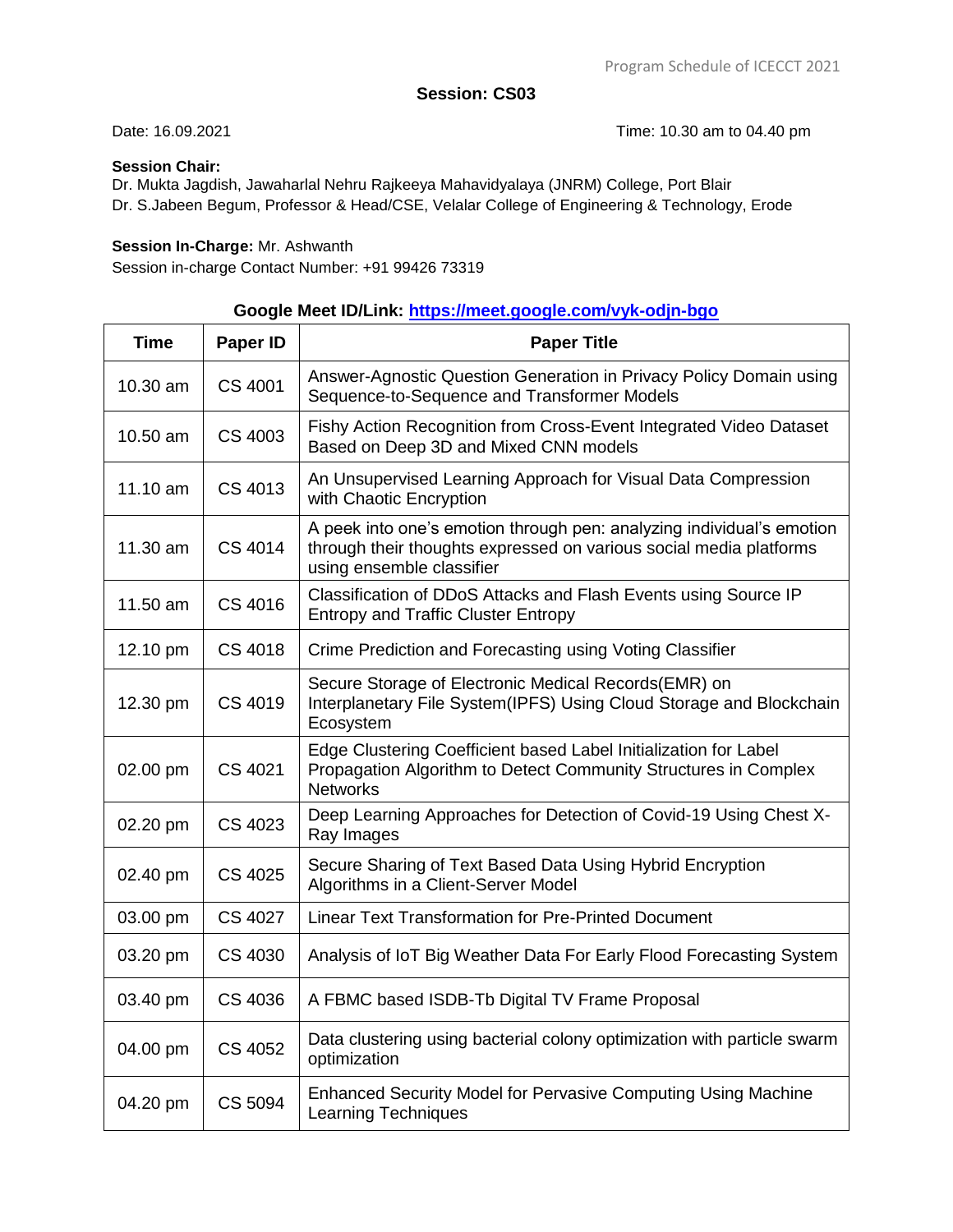Date: 16.09.2021 **Date: 16.09.2021 Date: 16.09.2021** 

### **Session Chair:**

Dr. Charan Panem Arur, Asst. Professor, Goa University. Dr. R.Mynavathi,ASP/IT, Velalar College of Engineering & Technology, Erode

#### **Session In-Charge:**Ms.S.Maheswari

Session in-charge Contact Number: +91 96981 78441

# **Google Meet ID/Link:<https://meet.google.com/bsv-bcju-rme>**

| <b>Time</b> | Paper ID       | <b>Paper Title</b>                                                                                                                                        |
|-------------|----------------|-----------------------------------------------------------------------------------------------------------------------------------------------------------|
| 10.30 am    | CS 4038        | Twitter Bot Detection using Machine Learning Algorithms                                                                                                   |
| 10.50 am    | <b>CS 4050</b> | Bare-metal hypervisor virtual servers with a custom-built automatic<br>scheduling system for educational use                                              |
| 11.10 am    | CS 4051        | Sign Language Translator Using Deep Learning Techniques                                                                                                   |
| 11.30 am    | CS 4054        | Ensemble and Multi Model approach to Environmental Sound<br>Classification                                                                                |
| 11.50 am    | CS 4060        | A Comparative Analysis of Supervised Machine Learning Algorithm<br>for Agriculture Crop Prediction                                                        |
| 12.10 pm    | CS 4068        | Parametric Analysis on Heart Disease Prediction using Ensemble<br>based Classification                                                                    |
| 12.30 pm    | CS 4073        | Parametric Examination on Optimized Deep Learning based<br><b>Melanoma Detection</b>                                                                      |
| 02.00 pm    | CS 4075        | Smart City GIS Mapping and Analysis of Intrusion Detection                                                                                                |
| 02.20 pm    | CS 4079        | An Effective Ensemble Model to Predict Employment Status of<br><b>Graduates in Higher Educational Institutions</b>                                        |
| 02.40 pm    | CS 4080        | Predicting the Early Re-admission of Diabetic Patients Using<br><b>Different Data Mining Techniques</b>                                                   |
| 03.00 pm    | CS 4092        | A Novel Approach to Classify English Handwritten Character Using<br><b>Convolutional Neural Networks</b>                                                  |
| 03.20 pm    | CS 4093        | Recognition of Student Emotions in an Online Education System                                                                                             |
| 03.40 pm    | <b>CS 4095</b> | Security and Performance Evaluation of Software Defined Network<br><b>Controllers Against Distributed Denial of Service Attack</b>                        |
| 04.00 pm    | CS 6022        | Performance Analysis of SSD and Faster RCNN Multi-class Object<br>Detection Model for Autonomous Driving Vehicle Research Using<br><b>CARLA Simulator</b> |
| 04.20 pm    | CS 6023        | Skin Disease Diagnosis Using Deep Convolutional Neural Network                                                                                            |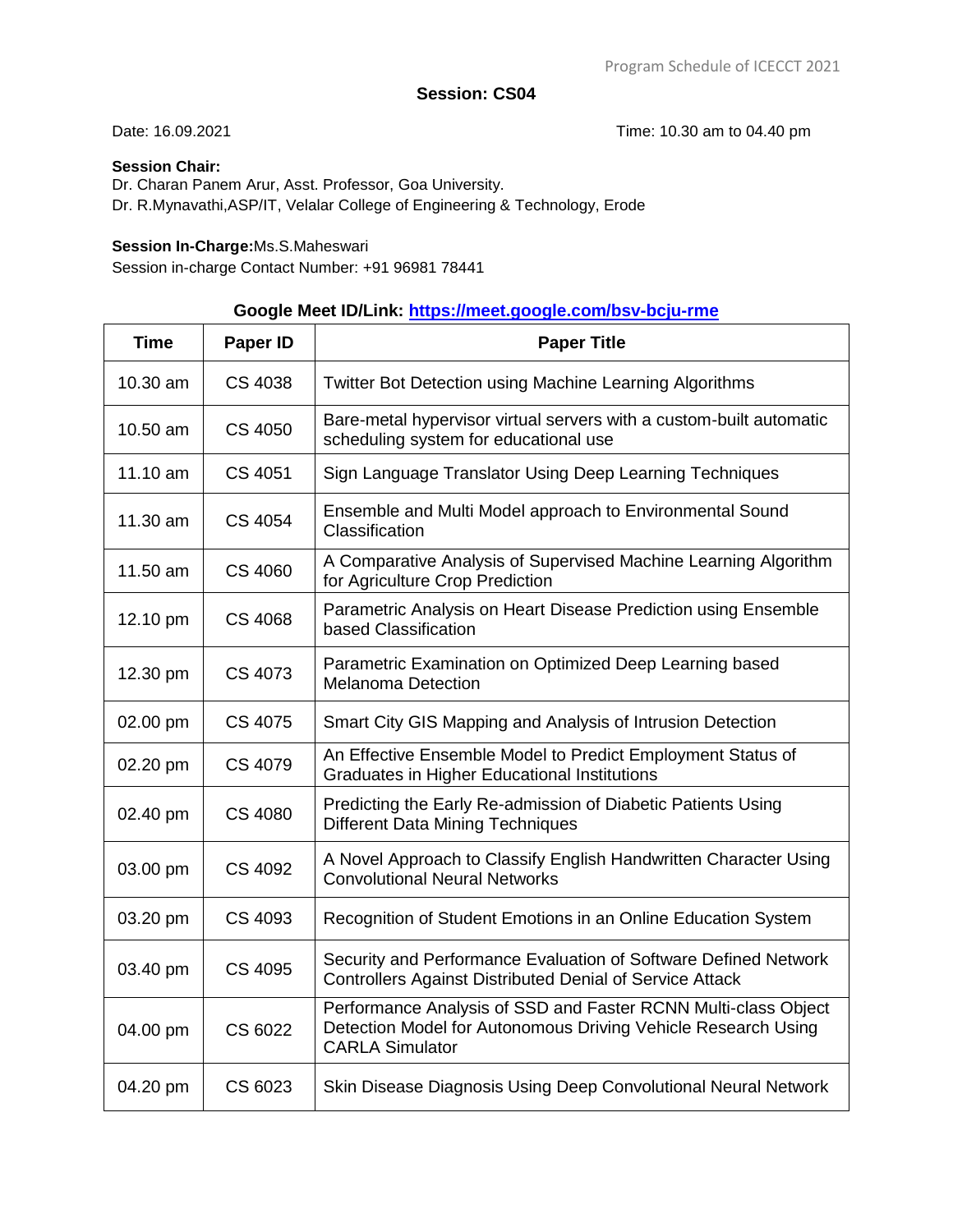Date: 16.09.2021 **Date: 16.09.2021** Time: 10.30 am to 04.40 pm

### **Session Chair:**

Dr. K.S.Tamilselvan, Professor/ECE, KPR Institute of Engineering and Technology, Coimbatore Dr. S.Mangai, Professor & Head/BME, Velalar College of Engineering & Technology, Erode

#### **Session In-Charge:**Mr. S. Govindaraj

Session in-charge Contact Number: +91 9698048854

# **Google Meet ID/Link:<https://meet.google.com/qtc-ybip-pcj>**

| <b>Time</b> | Paper ID | <b>Paper Title</b>                                                                                                                                                                                 |
|-------------|----------|----------------------------------------------------------------------------------------------------------------------------------------------------------------------------------------------------|
| 10.30 am    | EC 3005  | Geolocation Clustering for Radio Resource Management in 6G<br><b>Networks</b>                                                                                                                      |
| 10.50 am    | EC 3006  | Localised FM Digital Audio Broadcasting using WiFi Mesh Networks                                                                                                                                   |
| 11.10 am    | EC 3009  | PAPR reduction of FBMC-OQAM systems using logarithmic rooting<br>companding                                                                                                                        |
| 11.30 am    | EC 3013  | The SIUQRD and Matern 5/2 GPR Models describing the Covid-19<br>Pandemic in India                                                                                                                  |
| 11.50 am    | EC 3015  | DWT, DCT and SVD based Hexagonal Image Compression                                                                                                                                                 |
| 12.10 pm    | EC 3021  | Modified inertia weight approach in PSO algorithmto enhance<br><b>MMSE Equalization</b>                                                                                                            |
| 12.30 pm    | EC 3022  | Urban Flood Susceptibility Mapping of Kochi Taluk Using Remote<br>Sensing and GIS                                                                                                                  |
| 02.00 pm    | EC 3023  | A Dual-Path CNN Based Age-Related Macular Degeneration<br>Detection                                                                                                                                |
| 02.20 pm    | EC 3026  | Usual and Unusual Human Activity Recognition in Video using Deep<br>Learning and Artificial Intelligence for Security Applications                                                                 |
| 02.40 pm    | EC 3028  | High-Performance Analysis of Recessed Gate AIN/β-Ga <sub>2</sub> O <sub>3</sub> HEMT                                                                                                               |
| 03.00 pm    | EC 3033  | Implementation of YOLOv4 Algorithm for Multiple Object Detection<br>in Image and Video Dataset using Deep Learning and Artificial<br>Intelligence for Urban Traffic Video Surveillance Application |
| 03.20 pm    | EC 3036  | Analysis and Design of wideband metasurface reflector for slot<br>antenna gain enhancement                                                                                                         |
| 03.40 pm    | EC 3043  | Performance comparison of ONOFIC and LECTOR based<br>approaches for Leakage Power Reduction                                                                                                        |
| 04.00 pm    | CS 6024  | Perception of Blithe music on the Brain                                                                                                                                                            |
| 04.20 pm    | CS 6019  | Brain Sensing with Wearable Headband(ACP2)                                                                                                                                                         |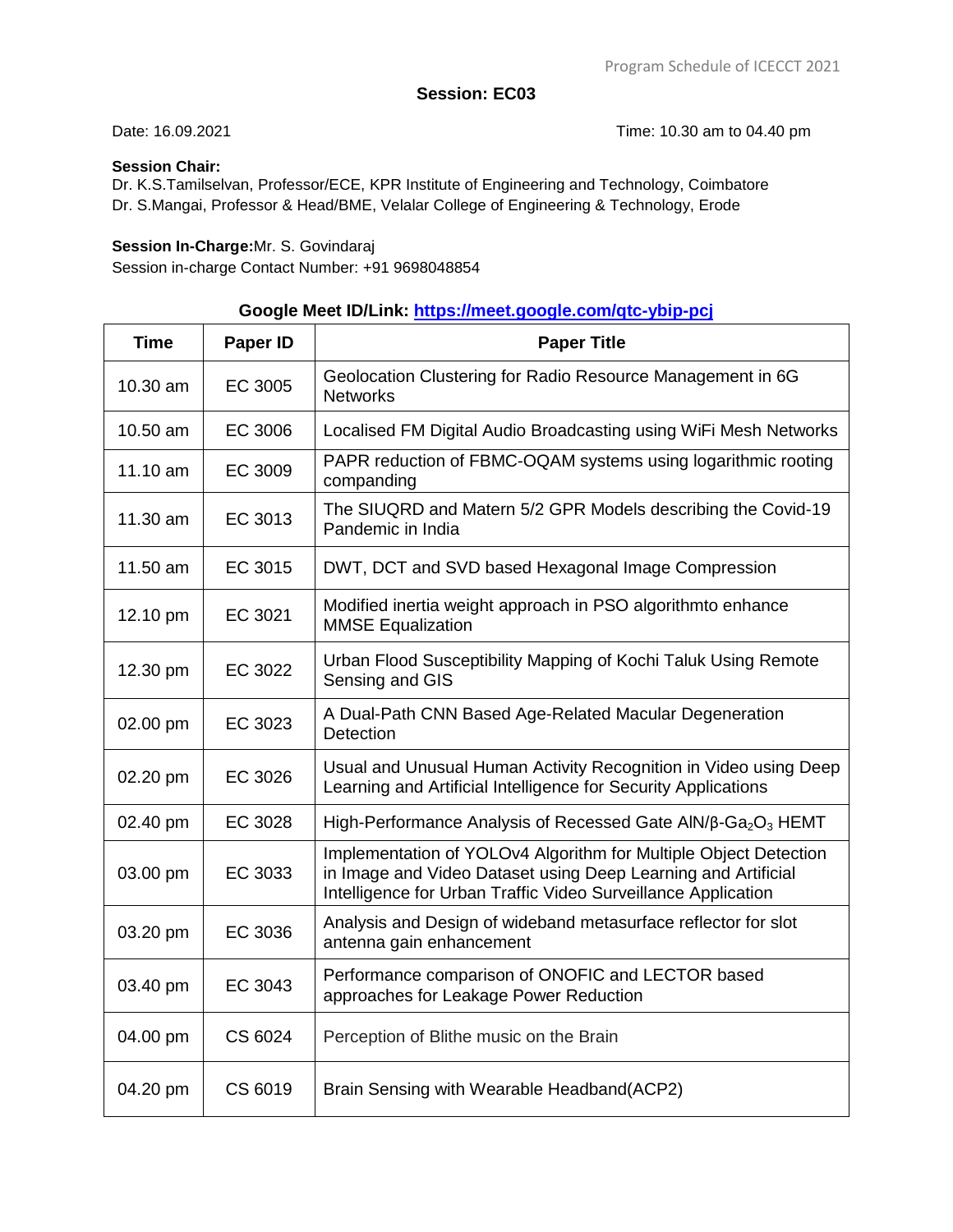Date: 16.09.2021 Time: 10.30 am to 04.20 pm

### **Session Chair:**

Dr. N P Subramaniam, AP (SG),Department of EEE, Puducherry Technological University Dr. K.R.Valluvan, Professor/ECE, Velalar College of Engineering & Technology, Erode

#### **Session In-Charge:** Mr. V. Sabarivelu

Session in-charge Contact Number: +91 99445 22802

# **Google Meet ID/Link: <https://meet.google.com/idc-nuge-qqu>**

| <b>Time</b> | Paper ID | <b>Paper Title</b>                                                                                                             |
|-------------|----------|--------------------------------------------------------------------------------------------------------------------------------|
| 10.30 am    | EE 1042  | Design of Highly Nonlinear Asymmetric Bored Core Hexagonal<br>Photonic Crystal Fiber with Large Negative Dispersion            |
| 10.50 am    | EE 1044  | Fault prediction in transmission line using GOOSE protocol and<br><b>Artificial Neural Network</b>                             |
| 11.10 am    | EE 1045  | Validating response of wearable prototype device on<br>estimating gait pattern                                                 |
| 11.30 am    | EE 1053  | Design and Performance Analysis of Zeta, Sepic and Cuk Converter<br>Based BLDC Motor drive for Solar Water Pumping Application |
| 11.50 am    | EE 1054  | Analysis of Edge Detection for Road Lanes through Hardware<br>Implementation                                                   |
| 12.10 pm    | EE 1056  | Optimal Sizing of BESS for Industrial Peak Shaving Applications<br><b>Considering Different Electricity Billing Rates</b>      |
| 12.30 pm    | EE 1057  | Simple Predictive Torque Control functioned PMSM drive for<br><b>Electric Vehicles</b>                                         |
| 02.00 pm    | EE 1058  | Effect of load sharing on the efficiency of the system for Identical<br>Line resistances                                       |
| 02.20 pm    | EE 1064  | Feedback Controller Design for a DC-DC Buck Converter                                                                          |
| 02.40 pm    | EE 1065  | Hybrid Space Vector PWM Fed Induction Motor Drive Control                                                                      |
| 03.00 pm    | EE 1066  | A Two Input Two Output Step Up Type Transformerless DC-DC<br>Converter                                                         |
| 03.20 pm    | EE 1068  | A Voltage Modulated Direct Power Controlled Fuel Cell - Battery<br>System Connected to a Weak AC Grid                          |
| 03.40 pm    | EC 4046  | Tunable Low Voltage Low Power OperationalTransconductance<br><b>Amplifier For Biomedical Application</b>                       |
| 04.00 pm    | CS 6025  | Deer Hunting Optimization with Deep Neural Network for Automated<br>Arrhythmia diagnosis in ECG Signals                        |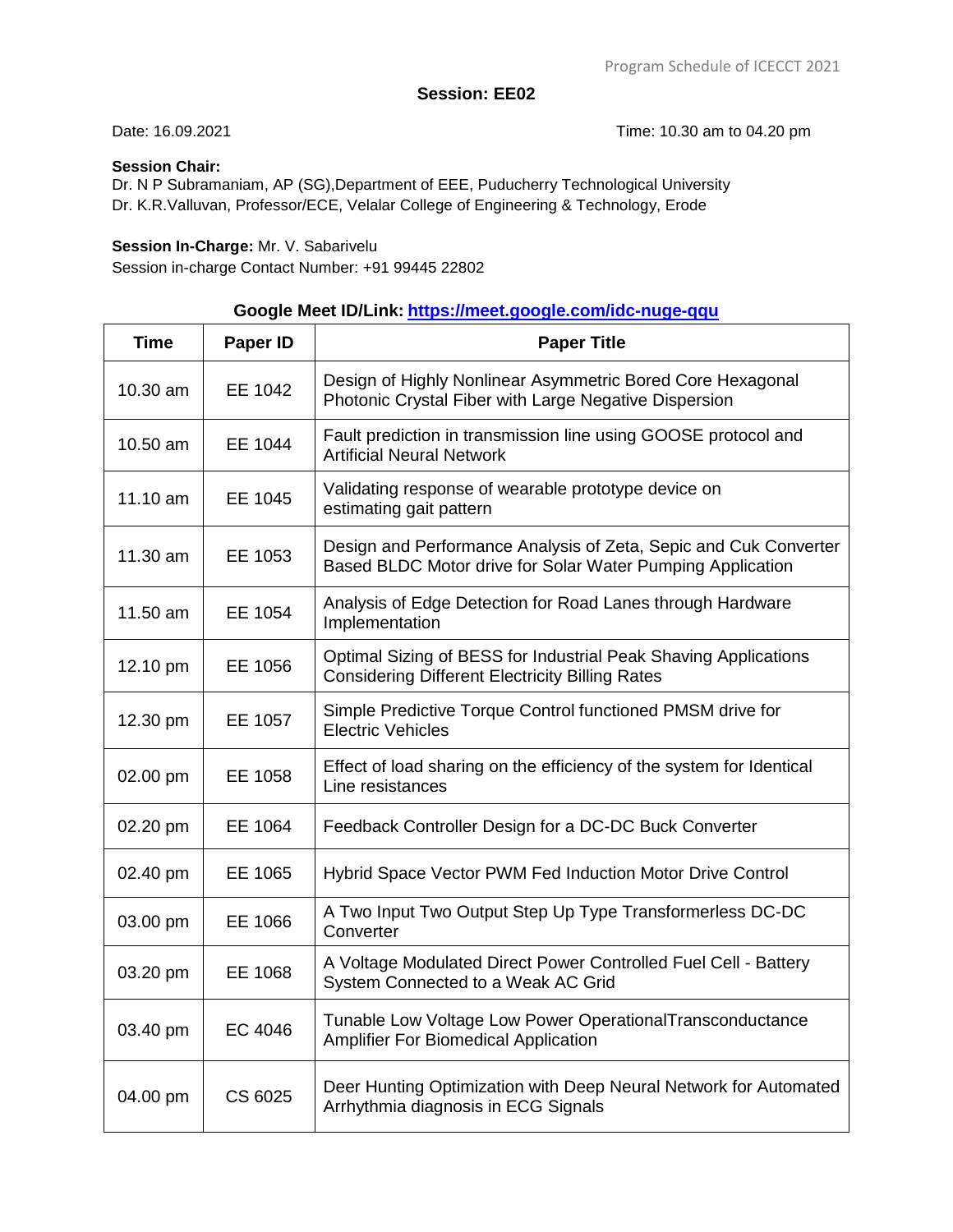Date: 16.09.2021 Time: 10.30 am to 04.20 pm

### **Session Chair:**

Dr. S.Gopinath, Associate Professor/EE, Annasaheb Dange College of Engineering and Technology Dr. C.Gokul, ASP/EEE, Velalar College of Engineering & Technology, Erode

### **Session In-Charge:** Ms.S. Sudha

Session in-charge Contact Number: +91 95009 25588

# **Google Meet ID/Link: <https://meet.google.com/gne-tmoj-dqp>**

| <b>Time</b> | Paper ID | <b>Paper Title</b>                                                                                          |
|-------------|----------|-------------------------------------------------------------------------------------------------------------|
| 10.30 am    | EE 1072  | Neural Representation of Temporally Jittered Vowels: A<br><b>Computational Model of Auditory Aging</b>      |
| 10.50 am    | EE 1073  | A Survey Comparision of Switched Inductor and Switched Inductor<br>Quasi ZSI Topologies                     |
| 11.10 am    | EE 1077  | Evaluation of Workspace and Coupled Motions of an<br>Electrohydraulic Parallel Manipulator                  |
| 11.30 am    | EE 1080  | Design of 5MW PV Power Plant in Iraq in Al-Sharqiyah Diyala<br>Substation                                   |
| 11.50 am    | EE 1087  | Techno-commercial Analysis of a Solar Powered Electric Vehicle<br>Charging Station for Chennai, India       |
| 12.10 pm    | EE 1091  | Metasurface Design Based on S-Shaped Split Ring Resonator for<br>Linear-to-Circular Polarization Conversion |
| 12.30 pm    | EE 1092  | Design a Multiport DC-DC Converter for Hybrid Renewable Nano-<br>grid System                                |
| 02.00 pm    | EE 1098  | Investigations of Ramp Based 2LI and Modulating Wave Based 3LI<br><b>Fed Induction Motor Drive</b>          |
| 02.20 pm    | EE 3003  | Robust Sliding Mode Control Strategy Applied to IFOC Induction<br><b>Motor Drive</b>                        |
| 02.40 pm    | EE 3016  | HSL Color Space for Potato Plant Detection in the Field                                                     |
| 03.00 pm    | EE 3017  | Mitigating Current Spikes in VFD Induction Motor by Optimizing<br>Motor Design and Control Parameters       |
| 03.20 pm    | EE 3066  | Sensor Technology and Regulation method for Sustaining the pH<br>value in Sugar Mechanized Process          |
| 03.40 pm    | EC 4005  | A CMOS RF-to-DC Rectifier with 86% PCE at Input Power of -14<br>dBm @2.4GHz for RF Energy Harvester         |
| 04.00 pm    | CS 6026  | Improved Speaker Identification System Based on MFCC and<br><b>DMFCC Feature Extraction Technique</b>       |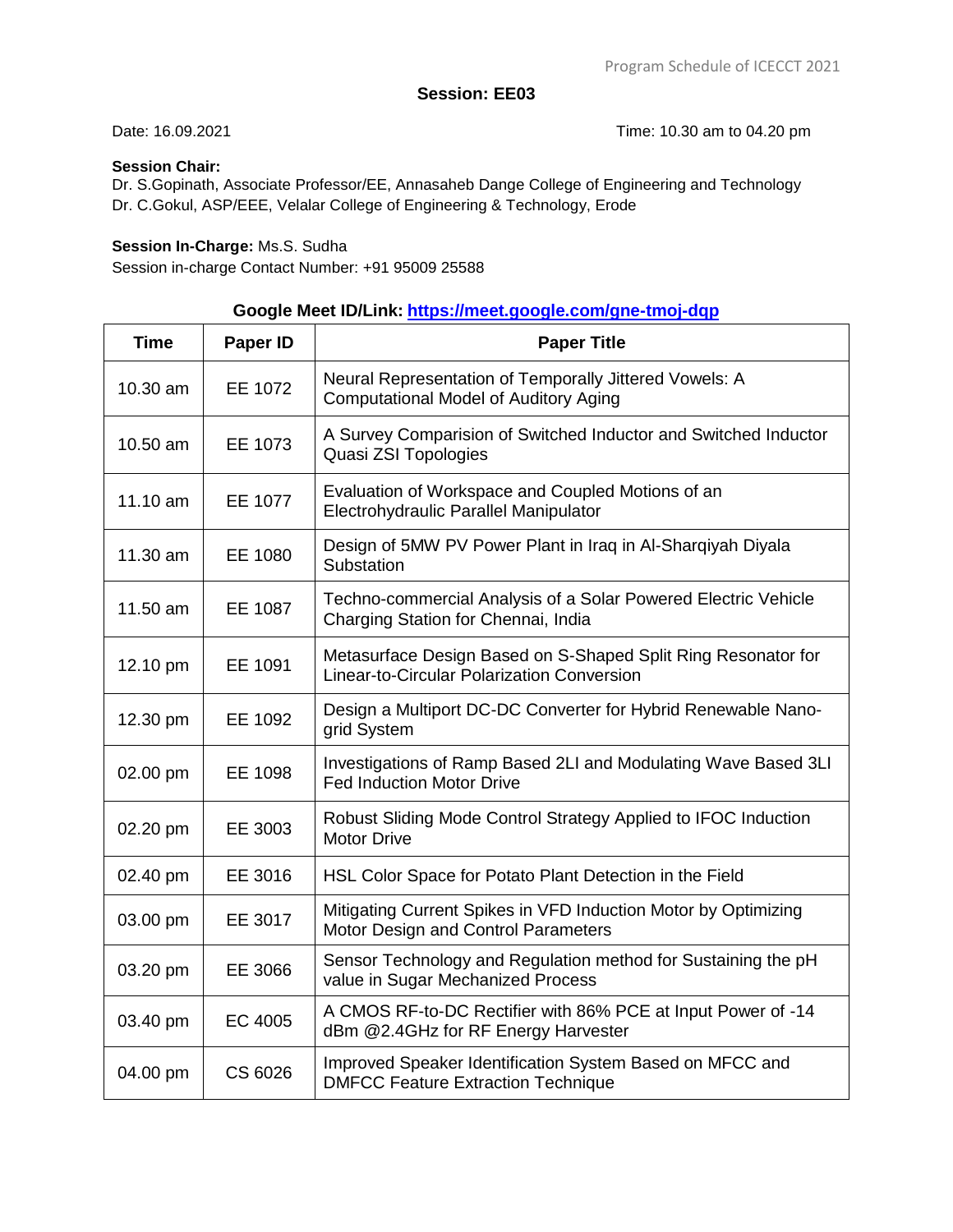Date: 17.09.2021 **Date: 17.09.2021 Date: 17.09.2021** 

### **Session Chair:**

Dr. Mukta Jagdish, Jawaharlal Nehru Rajkeeya Mahavidyalaya (JNRM) College, Port Blair Dr. M.K.Manavalasundaram, Professor& Head /IT, Velalar College of Engineering & Technology, Erode

#### **Session In-Charge:** Mr. Ashwanth

Session in-charge Contact Number: +91 99426 73319

# **Google Meet ID/Link:<https://meet.google.com/vyk-odjn-bgo>**

| <b>Time</b> | Paper ID       | <b>Paper Title</b>                                                                                       |
|-------------|----------------|----------------------------------------------------------------------------------------------------------|
| 10.30 am    | CS 4098        | Designing Neighborhood Area Networks of Smart Grid using<br><b>Software Defined Networks</b>             |
| 10.50 am    | CS 5007        | Prediction Model for Preventing Suicide Attempts using Machine<br>Learning                               |
| 11.10 am    | <b>CS 5008</b> | An Analysis of Depression Detection Model Applying Data Mining<br>Approaches Using Social Network Data   |
| 11.30 am    | CS 5013        | Optimizing Hadoop parameter for speedup using Q-Learning<br><b>Reinforcement Learning</b>                |
| 11.50 am    | CS 5014        | Android App Size Reduction: Analysis and different methodology                                           |
| 12.10 pm    | CS 5015        | Isolated Gujarati Handwritten Character Recognition (HCR) using<br>Deep Learning(LSTM)                   |
| 12.30 pm    | CS 5016        | A Comparison Based Approach on Mutual Authentication and Key<br>Agreement Using DNA Cryptography         |
| 02.00 pm    | <b>CS 5018</b> | An Efficient Black Widow Optimization with Signcryption based<br><b>Image Encryption Technique</b>       |
| 02.20 pm    | CS 5019        | Optimal Bidirectional Long Short Term Memory Model for Medical<br>Data Classification                    |
| 02.40 pm    | CS 5020        | Ad Prediction using Click Through Rate and Machine Learning with<br><b>Reinforcement Learning</b>        |
| 03.00 pm    | <b>CS 5028</b> | Reference stack for Steganographic applications                                                          |
| 03.20 pm    | CS 5029        | Automatic Sleep Stage Scoring on Raw Single-Channel EEG : A<br>comparative analysis of CNN Architectures |
| 03.40 pm    | CS 5030        | Bogus User Profile Detection on Matrimonial Sites Using Machine<br>Learning Approach                     |
| 04.00 pm    | <b>CS 4086</b> | <b>Summary Generation Using Deep Learning</b>                                                            |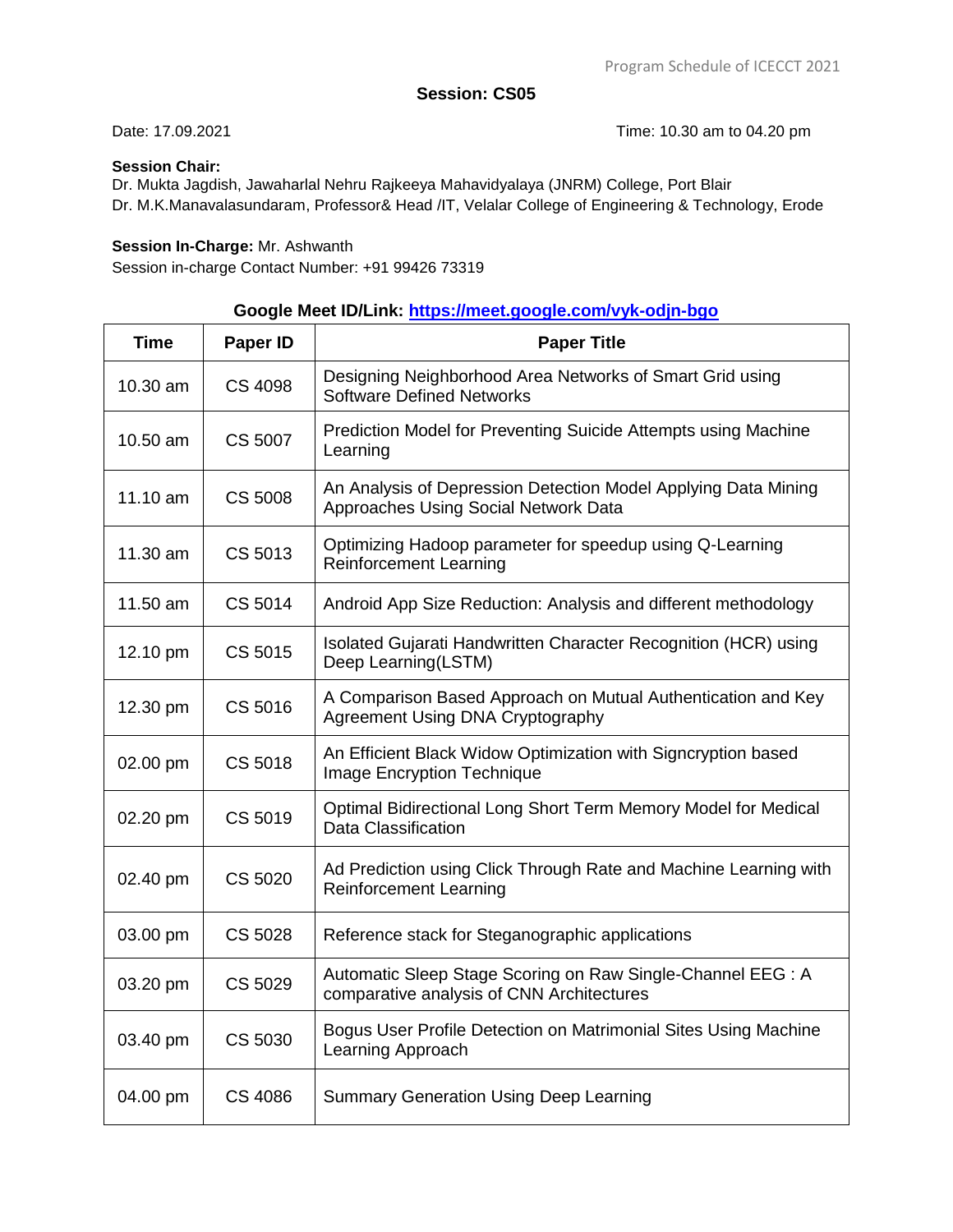Date: 17.09.2021 **Date: 17.09.2021 Date: 17.09.2021** 

### **Session Chair:**

Dr. Charan Panem Arur, Asst. Professor, Goa University. Dr. S.Kayalvili, AP/CSE, Velalar College of Engineering & Technology, Erode

#### **Session In-Charge:** Ms.S.Maheswari

Session in-charge Contact Number: +91 96981 78441

# **Google Meet ID/Link:<https://meet.google.com/bsv-bcju-rme>**

| <b>Time</b> | Paper ID | <b>Paper Title</b>                                                                                                                |
|-------------|----------|-----------------------------------------------------------------------------------------------------------------------------------|
| 10.30 am    | CS 5042  | Cloud based data center energy efficacy system using end-to-end &<br>deniable encryption methodologies                            |
| 10.50 am    | CS 5045  | RabbitMQ Queuing Mechanism of Publish Subscribe model for<br>better Throughput and Response                                       |
| 11.10 am    | CS 5057  | Data-driven Preprocessing Techniques for Early Diagnosis of<br>Diabetes, Heart and Liver Diseases                                 |
| 11.30 am    | CS 5078  | Parkinson's Neurodegenerative Disease Prediction With Robust<br>Methods Of Machine Learning                                       |
| 11.50 am    | CS 5079  | An improved Gaussian Mixture Method based Background<br>Subtraction Model for Moving Object Detection in Outdoor Scene            |
| 12.10 pm    | CS 6020  | Identifying Fake Rice using Computer Vision in Perspective of<br>Bangladesh                                                       |
| 12.30 pm    | CS 5082  | A Low Cost IoT Based Remote Monitoring and Feedback Collection<br><b>Mechanism for Exhibits</b>                                   |
| 02.00 pm    | CS 5083  | Sentiment Analysis of Twitch.tv Livestream Messages using<br><b>Machine Learning Methods</b>                                      |
| 02.20 pm    | CS 6002  | Chronological Poor and Rich Tunicate Swarm Algorithm integrated<br>Deep Maxout Network for human action and abnormality detection |
| 02.40 pm    | CS 6003  | A Monadic Framework for Real-time 2D Multi Person Pose<br>Detection for captured Images and Videos                                |
| 03.00 pm    | CS 6005  | GATAC: Gradient and adaptive threshold integrated active contour<br>for Diabetic Macular Edema segmentation                       |
| 03.20 pm    | CS 6013  | Native and Non-Native English Speech Classification: A premise to<br><b>Accent Conversion</b>                                     |
| 03.40 pm    | CS 5075  | Test Case Optimization based on Specification Diagrams and<br>Simulation Invocation Relationship                                  |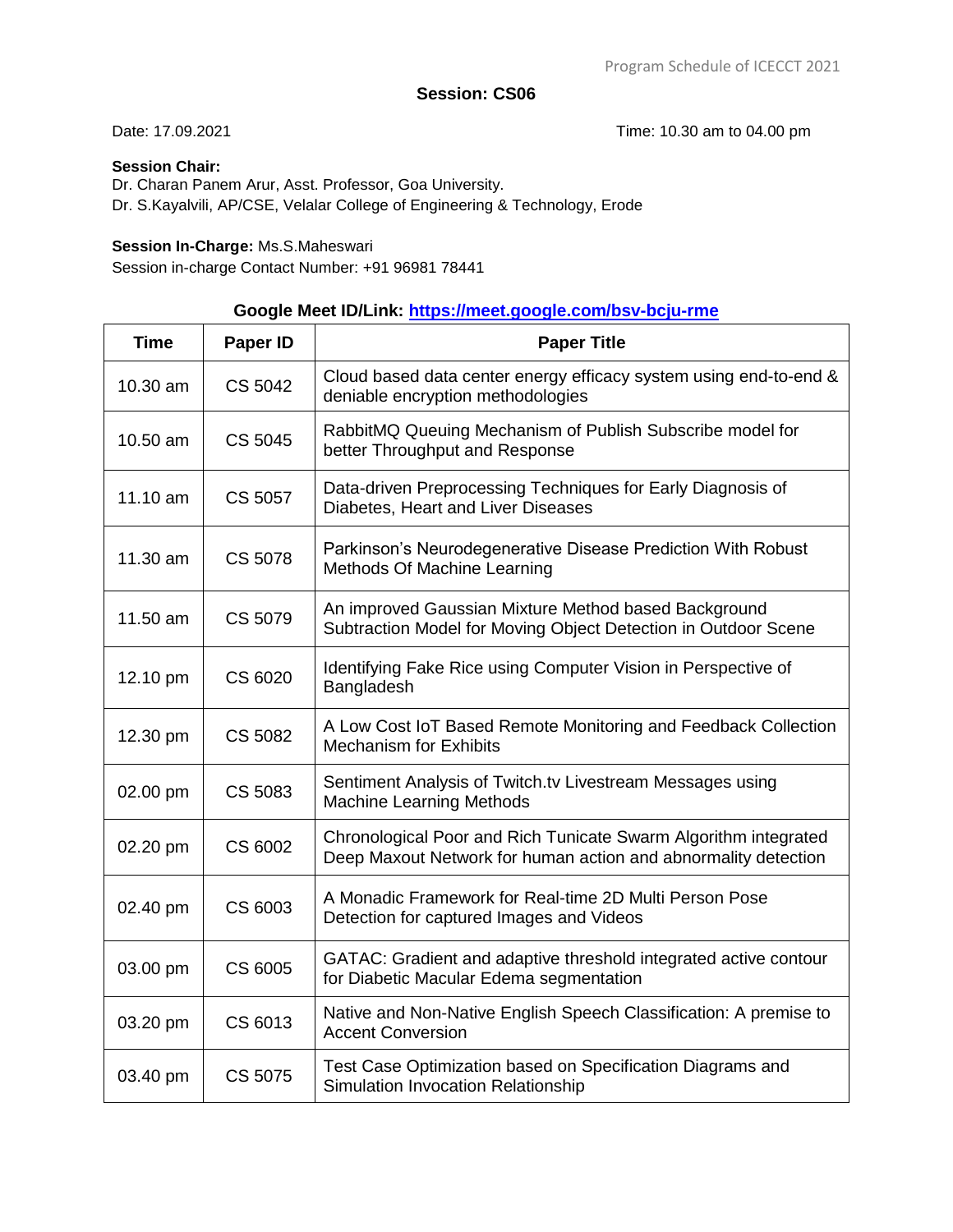Date: 17.09.2021 **Date: 17.09.2021 Date: 17.09.2021** 

### **Session Chair:**

Dr. B. BanuRekha, Associate Professor, Department of BME, PSG College of Technology, Coimbatore Dr. M.Nisha Angeline, Professor& Head/ECE, Velalar College of Engineering & Technology, Erode

#### **Session In-Charge:**Mr. S. Govindaraj

Session in-charge Contact Number: +91 9698048854

## **Google Meet ID/Link:<https://meet.google.com/qtc-ybip-pcj>**

| <b>Time</b> | Paper ID | <b>Paper Title</b>                                                                                                    |
|-------------|----------|-----------------------------------------------------------------------------------------------------------------------|
| 10.30 am    | EC 3044  | LBP and Iris Features based Human Gender Classification using<br>radial Support Vector Machine                        |
| 10.50 am    | EC 3047  | Direct Ink Writing as an Eco-Friendly PCB Manufacturing Technique<br>for Rapid Prototyping                            |
| 11.10 am    | EC 3057  | Power and Delay optimization of Master Slave SR Flip Flop using<br><b>QFGMOS for Low Power Applications</b>           |
| 11.30 am    | EC 3073  | Investigation of RF/Analog performance of Lg=16nm Planner<br>In0.80Ga0.20As TFET                                      |
| 11.50 am    | EC 3074  | Artificial (or) Fake Human Face Generator using Generative<br>Adversarial Network (GAN) Machine Learning Model        |
| 12.10 pm    | EC 3085  | Heart Failure prediction using Xgboost algorithm and feature<br>selection using feature permutation                   |
| 12.30 pm    | EC 3089  | Temperature Dependent DC and AC Performance of AIGaN/GaN<br>HEMT on 4H-SiC                                            |
| 02.00 pm    | EC 3091  | Optimization of Multicast Routing using Forward Chain for IoT<br><b>Agriculture Application</b>                       |
| 02.20 pm    | EC 3096  | Spectral Unmixing based on Joint Sparsity and Total Variation using<br><b>Remote Sensing Data</b>                     |
| 02.40 pm    | EC 4007  | Region of Interest Based Medical Image Compression Using DCT<br>and Capsule Autoencoder for Telemedicine Applications |
| 03.00 pm    | EC 4015  | An Exhaustive Approach of Application Layer Protocols in IoT                                                          |
| 03.20 pm    | EC 4016  | An Efficient Scheme for Compression of Electro Cardiac Signal<br>using Divide and Conquer Algorithm                   |
| 03.40 pm    | EC 4023  | Performance Enhancement Of Training Based Channel Estimation<br>In MIMO-OFDM System                                   |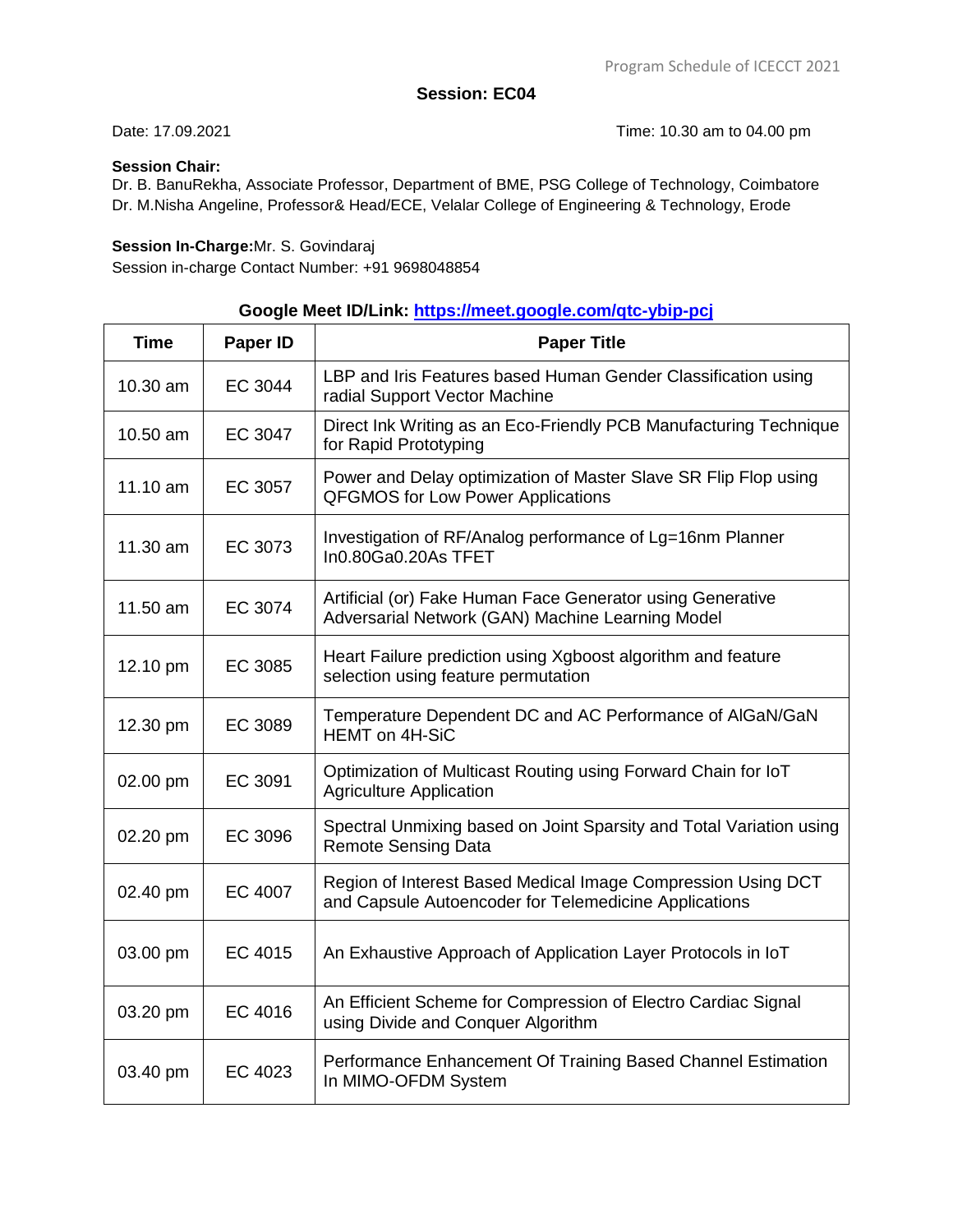Date: 17.09.2021 **Date: 17.09.2021 Date: 17.09.2021** 

#### **Session Chair:**

Dr. P.T. Kalaivaani, ASP/ECE, Vivekanandha College of Engineering for Women, Tiruchengode Dr. S.K.Manikandan, Professor/BME, Velalar College of Engineering & Technology, Erode

#### **Session In-Charge:** Mr. V. Sabarivelu

Session in-charge Contact Number: +91 99445 22802

# **Google Meet ID/Link: [https://meet.google.com/idc-nuge-qqu](https://meet.google.com/qtc-ybip-pcj)**

| <b>Time</b> | Paper ID       | <b>Paper Title</b>                                                                                                  |
|-------------|----------------|---------------------------------------------------------------------------------------------------------------------|
| 10.30 am    | EC 4026        | Maximization of Energy Efficiency in CR Based IoT Systems Using<br>PSO and GA Algorithms                            |
| 10.50 am    | EC 4028        | UWB Transmission through Human Thorax behind a Wall for Non-<br><b>Invasive Cardiac Detection</b>                   |
| 11.10 am    | EC 4029        | Automated Brain Tumor Detection Model Using Modified Intrinsic<br>Extrema Pattern based Machine Learning Classifier |
| 11.30 am    | EC 4031        | A 5G MIMO Antenna Array With Fractal Ground For Smartphones                                                         |
| 11.50 am    | EC 4032        | Big Data based system for Biomedical Image Classification                                                           |
| 12.10 pm    | EC 4034        | Enhancement Analysis of PLC Transformed OFDM with WHT<br>Precoding                                                  |
| 12.30 pm    | EC 4037        | Performance analysis of filter based multiuser spread spectrum over<br><b>HF</b> communication                      |
| 02.00 pm    | EC 4041        | Temperature Independent On Plastic Optical Fiber Evanescent<br><b>Wave Sensor</b>                                   |
| 02.20 pm    | <b>EC 4045</b> | An Experimental Study for Comparing Different Method for Time<br>Series Forecasting Prediction & Anomaly Detection  |
| 02.40 pm    | EC 4050        | Noise and IM3 Harmonics Cancelling in Two-Stage Wideband<br><b>Differential LNA</b>                                 |
| 03.00 pm    | EC 4051        | Employing Analog Circuits by Neural-Network based Multi-Layer-<br>Perceptron                                        |
| 03.20 pm    | EC 4052        | Artificial Neural Network Based Statistical-Analysis of High-Speed-<br>Interconnect-Systems                         |
| 03.40 pm    | EC 1078        | CNN based End to End Learning Steering AnglePrediction for<br><b>Autonomous Electric Vehicle</b>                    |